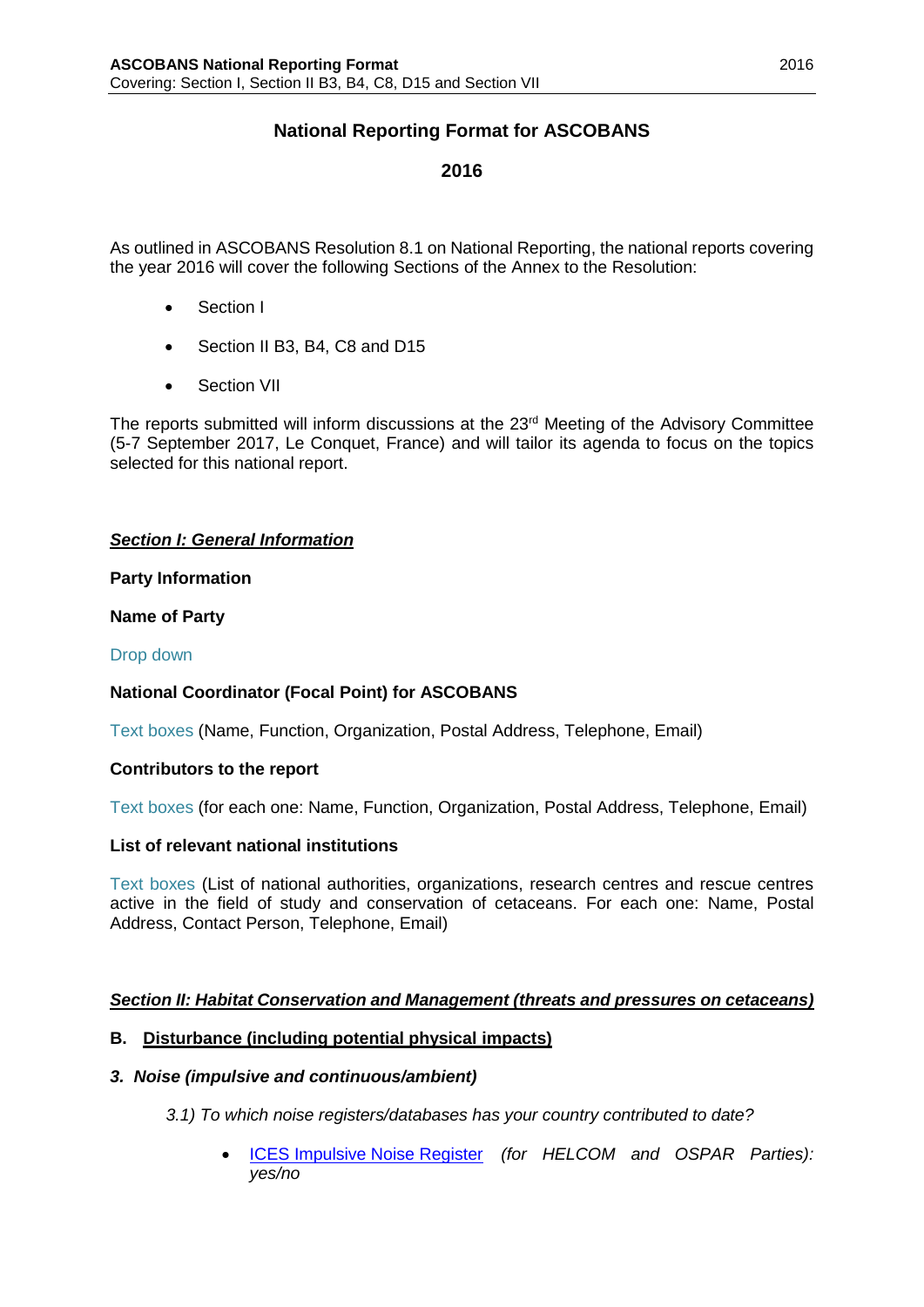- *National registry, please specify (e.g. JNCC noise registry):*
- *Other, please provide details:*

*3.2) The perceived level of risk that underwater noise is posing to the favourable conservation status (FCS) of small cetaceans, i.e. is the pressure increasing, decreasing, staying the same or unknown:*

*3.3) Any notable instances/issues in the reporting period* including providing information on planned or completed significant developments/activities, including the details of EIAs and monitoring in place before, during and after the project:

| Development/<br>activity (e.g.<br>windfarm) | <b>Status</b><br>(planned/<br>complete<br>d) | <b>Environmen</b><br>tal Impact<br><b>Assessmen</b><br>$t$ (EIA) | <b>Strategic</b><br><b>Environme</b><br>ntal<br>Assessme<br>nt (SEA) | <b>Monitoring</b><br>conducted | <b>Further</b><br>informati<br>on on<br>noise<br>managem<br>ent | Latitude<br><b>WGS 84</b>             | Longitu<br>de WGS<br>84               |
|---------------------------------------------|----------------------------------------------|------------------------------------------------------------------|----------------------------------------------------------------------|--------------------------------|-----------------------------------------------------------------|---------------------------------------|---------------------------------------|
|                                             | Planned/c<br>omplete/N<br>оt<br>Applicable   | Done/forese<br>en/not<br>required/Not<br>Applicable              | Done/fores<br>een/not<br>required/No<br>t Applicable                 |                                |                                                                 | Degree<br>decimal<br>to $4$<br>places | Degree<br>decimal<br>to $4$<br>places |
|                                             |                                              |                                                                  |                                                                      |                                |                                                                 |                                       |                                       |
|                                             |                                              |                                                                  |                                                                      |                                |                                                                 |                                       |                                       |

- *3.4) How is the pressure being managed, including a list of relevant regulations / guidelines and the year of implementation (current and planned):*
- *3.5) List relevant new research/work/collaboration:*
- *3.6) Report on noise management for cumulative impact, including assessment of associated or coincidental activities, regulations and guidelines, seismic shot point densities and level of impact that was assessed and deemed acceptable:*

## *4. Ocean Energy*

#### *Wind Energy*

*4.1) Please enter one table per wind farm.* 

| Name of wind farm                                                                                                |  |
|------------------------------------------------------------------------------------------------------------------|--|
| First operational on (if in planning, then $\frac{1}{1}$ dd/mm/yy<br>please enter foreseen grid connection date) |  |
| Output in megawatts per turbine                                                                                  |  |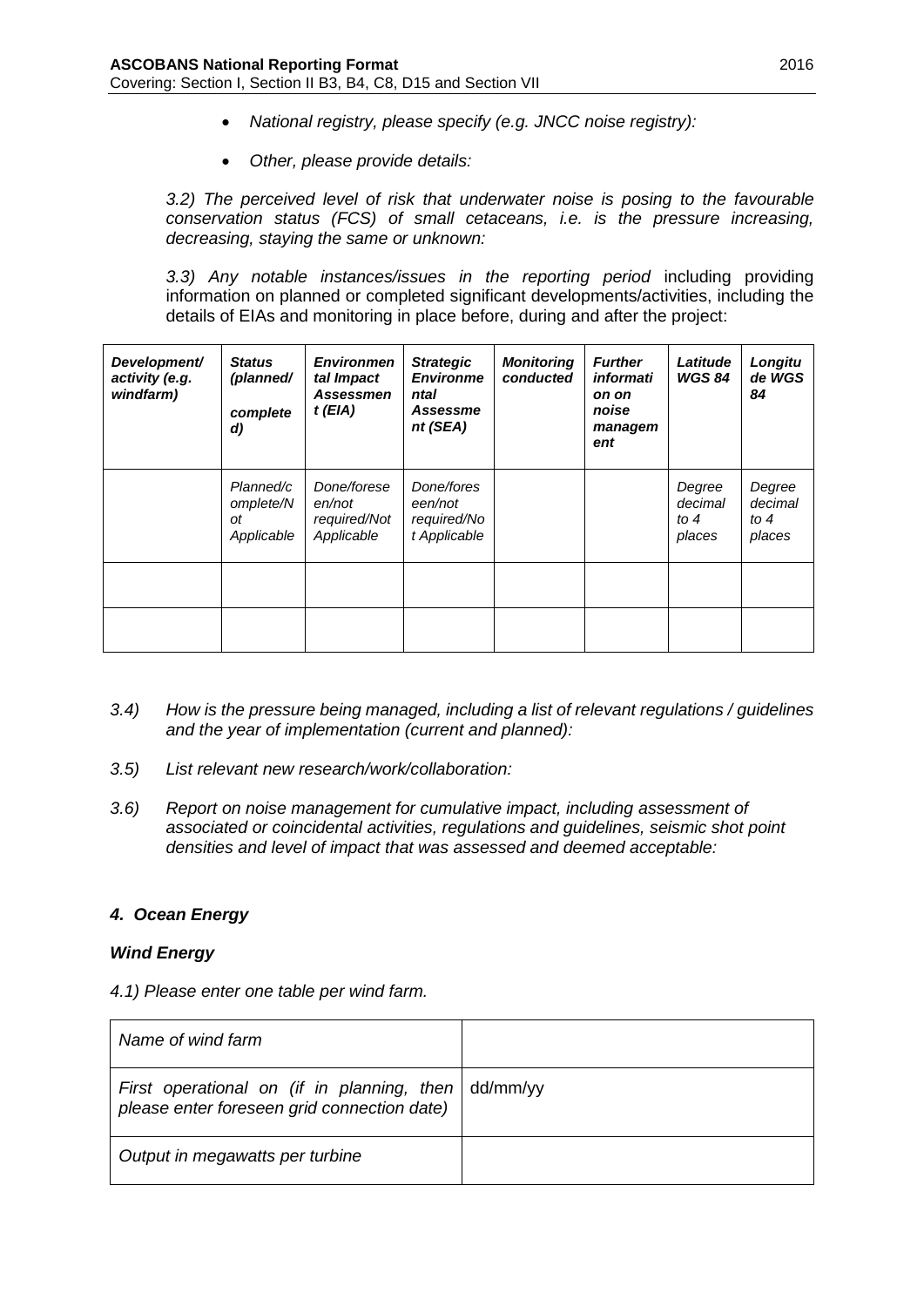# **ASCOBANS National Reporting Format** 2016

Covering: Section I, Section II B3, B4, C8, D15 and Section VII

| Number of turbines                                                            |                                                                                                                                       |  |  |  |  |  |
|-------------------------------------------------------------------------------|---------------------------------------------------------------------------------------------------------------------------------------|--|--|--|--|--|
| How were the individual wind turbines<br>installed in the seabed?             | Pile-driving/suction bucket/<br>gravity<br>foundation/ tripod foundation/ other, please<br>specify:                                   |  |  |  |  |  |
| Was scour protection added?                                                   | Yes/No/Unknown                                                                                                                        |  |  |  |  |  |
| Noise mitigation during construction used<br><i>(multiple ticks possible)</i> | Single bubble curtains<br>Double bubble curtains<br><b>Acoustic Deterrent Devices</b><br>Time/area closures<br>Other, please specify: |  |  |  |  |  |
| If the wind farm is floating, how was it<br>anchored?                         |                                                                                                                                       |  |  |  |  |  |
| Additional information (optional):                                            |                                                                                                                                       |  |  |  |  |  |

## *Wave Power*

*4.2) Please enter one table per wave power installation.*

| Name of installation                                                                     |                       |
|------------------------------------------------------------------------------------------|-----------------------|
| Fist operational on (if in planning, then<br>please enter foreseen grid connection date) | dd/mm/yy              |
| Location                                                                                 |                       |
| Output in megawatts per turbine                                                          |                       |
| Number of turbines                                                                       |                       |
| How is the installation anchored?                                                        |                       |
| Was scour protection added?                                                              | Yes/No/Not Applicable |

## *Tidal Energy*

*4.3) Please enter one table per tidal energy installation.*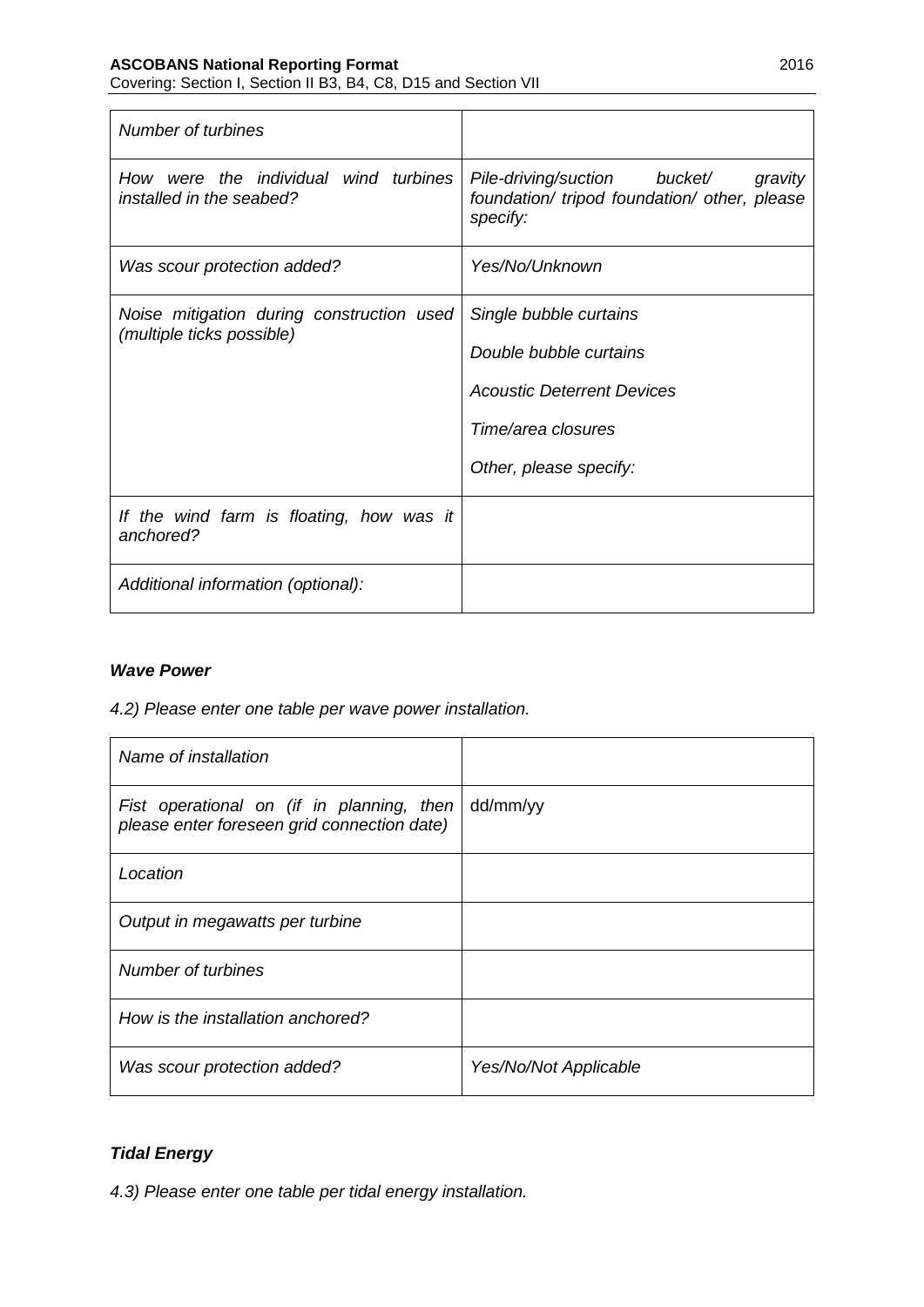Covering: Section I, Section II B3, B4, C8, D15 and Section VII

| Name of installation                                                                      |                                         |
|-------------------------------------------------------------------------------------------|-----------------------------------------|
| First operational on (if in planning, then<br>please enter foreseen grid connection date) | dd/mm/yy                                |
| Location                                                                                  |                                         |
| Output in megawatts per turbine                                                           |                                         |
| Number of turbines                                                                        |                                         |
| Type                                                                                      | Floating/gravity/other, please specify: |
| Collision mitigation                                                                      | No/ Yes, please specify:                |

#### *Tidal lagoon/barrage*

*4.4) Please enter one table per tidal lagoon/barrage.*

| Name of installation                                                                      |                          |
|-------------------------------------------------------------------------------------------|--------------------------|
| First operational on (if in planning, then<br>please enter foreseen grid connection date) | dd/mm/yy                 |
| Location                                                                                  |                          |
| Output in megawatts per turbine                                                           |                          |
| Number of turbines                                                                        |                          |
| Collision mitigation                                                                      | No/ Yes, please specify: |

*4.5 ) The perceived level of risk to favourable conservation status (FCS), i.e. is the pressure increasing, decreasing, staying the same or unknown:*

| <b>Energy type</b> | Status 2016 relative to previous years                    |  |  |  |  |
|--------------------|-----------------------------------------------------------|--|--|--|--|
| Wind energy        | Increasing/decreasing/unchanged/unknown/Not<br>Applicable |  |  |  |  |
| Wave power         | Increasing/decreasing/unchanged/unknown/Not<br>Applicable |  |  |  |  |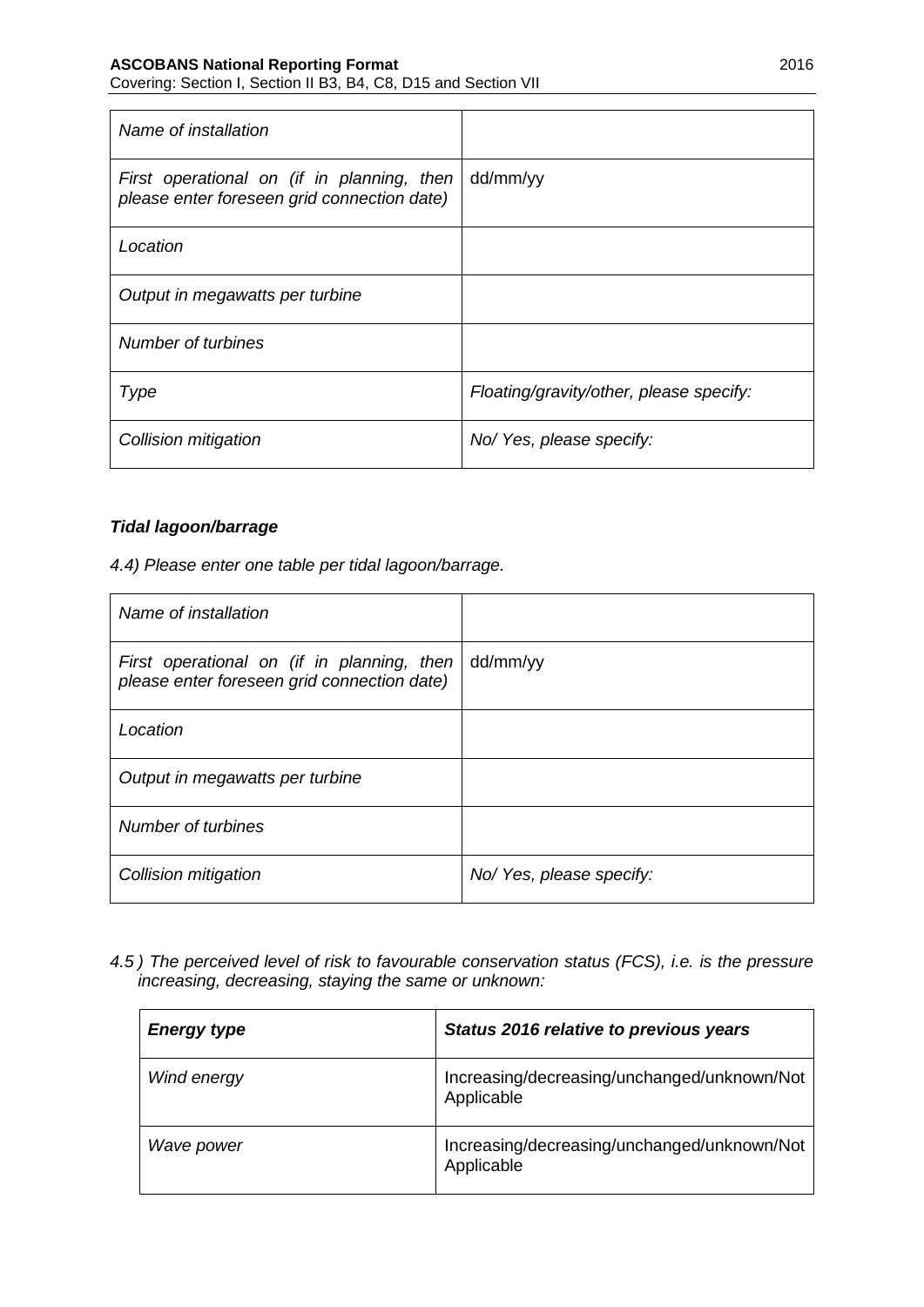| Tidal energy         | Increasing/decreasing/unchanged/unknown/Not<br>Applicable |
|----------------------|-----------------------------------------------------------|
| Tidal lagoon/barrage | Increasing/decreasing/unchanged/unknown/Not<br>Applicable |

*4.6 ) Any notable instances/issues in the reporting period*

*4.7) How the pressure is being managed, incl. relevant regulations / guidelines and the year of implementation (current and planned)*

*4.8 ) Relevant new research/work/collaboration*

## **C. Habitat Change and Degradation (incl. potential physical impacts)**

#### *8. Unexploded Ordnance*

*8.1) To which registers/databases covering conventional and chemical munitions has your country contributed to date?*

*OSPAR*

*Other, please state:*

*None.*

*Unknown.*

*8.2) Please fill in table 8.2 (below) on unexploded ordnance, which except for the last four additional columns is the same as the OSPAR one. For explanation of terms see http://www.ascobans.org/sites/default/files/document/AC22\_Inf\_4.6.c\_OSPAR\_MunitionsRec 2010.pdf*

*8.3) The perceived level of risk that unexploded ordnance and the management thereof is posing to the favourable conservation status (FCS) of small cetaceans, i.e. is the pressure increasing, decreasing, staying the same or unknown.* 

*8.4) Any notable instances/issues in the reporting period.*

*8.5) How is the pressure being managed, incl. relevant regulations/guidelines and the year of implementation (current and planned)*

*8.6) Relevant new research/work/collaboration* 

## **D. Management of Cumulative Impacts**

*15. Marine Spatial Planning*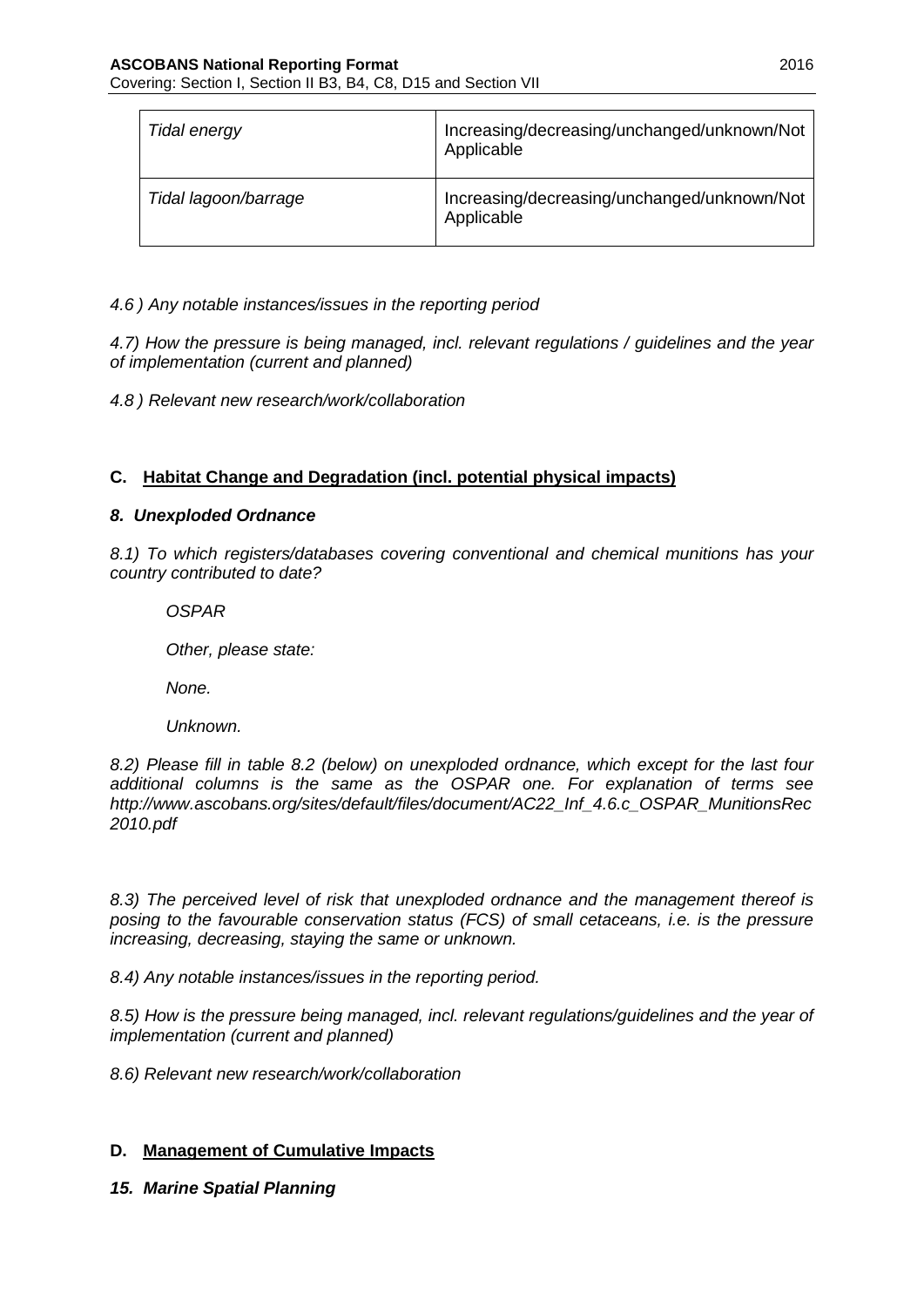| $Plan(s)$ in force                                                                   |  |
|--------------------------------------------------------------------------------------|--|
| Plan(s) in preparation                                                               |  |
| Further information, including links to online<br>resources and maps where available |  |

## *Section VII: Other Matters*

## **A. Other information or comments important for the Agreement**

#### Text box

## **B. Difficulties in implementing the Agreement**

Text box